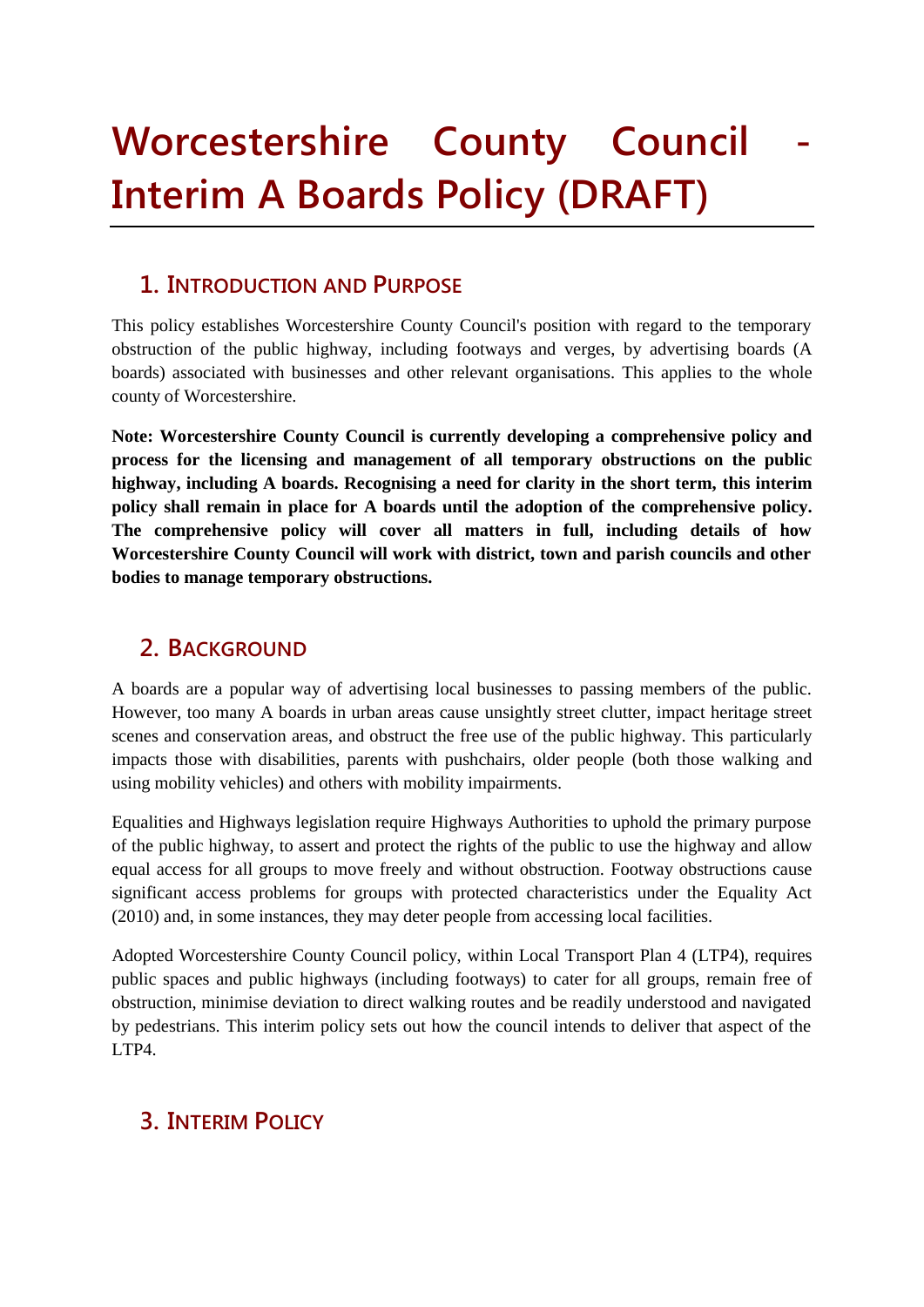Obstructions of the highway are liable to enforcement but minor items not impairing public use can be tolerated (e.g. shop produce by a shop frontage). Worcestershire County Council's Interim A Boards Policy sets out guidance on how A boards can be acceptable on the highway, although the Council as the highways authority retains overriding powers, below, to deal with A boards.

A business may display **ONE** A board on the public footway, provided it meets the following requirements. At this stage, no licence or application process will apply; however it is intended this will be a requirement of the comprehensive policy, currently in development. For the purposes of this policy, the term 'business' includes all other organisations that may advertise on the Highway. The term 'A board' includes all temporary advertising materials on the Highway, including bicycles used for that purpose.

The policy shall apply to all public highway areas, including footways, verges, accesses and public areas that are on Highways land (e.g. the 'gravels' in Broadway).

- The owner of the business remains liable for the A board at all times.
- A Boards not on Highways land are not covered by this policy; however, businesses are reminded they remain liable for those A boards at all times. Where land is owned by a third party, the relevant landowner will remain responsible for management of A boards.
- The A board must be no more than 1m high and 0.75m wide.
- The A board must be placed within the frontage of the business, immediately adjacent to (i.e. touching) the front boundary of the business.
- There must be a minimum of 1.8m of unobstructed footway between the A board and any trafficked carriageway. An A board will not be acceptable if it is near to permanent street furniture, trees or other highway features, that reduce the available footway below 1.8m. A boards will not be acceptable on highway verges.
- Where multi-occupancy frontages exist, or premises are remote from the public Highway, e.g. in shopping arcades or alleyway locations, an A board will be permitted at the Highway access point. For the duration of the Interim A Boards Policy, each business will be allowed an A board in these locations, provided this does not create street clutter or cause obstruction.
- A boards must be removed from the public highway outside of the business's hours of opening.
- A boards must be freestanding, able to withstand heavy winds, and must not be attached to street furniture.
- A boards must be professionally presented, with no moving parts, attachments or protruding parts, and they must not present any hazard to highway users, for example a trip hazard, or distraction to drivers.

A boards that do not meet the above conditions may be removed, without notice, under powers granted by the Highways Act 1980.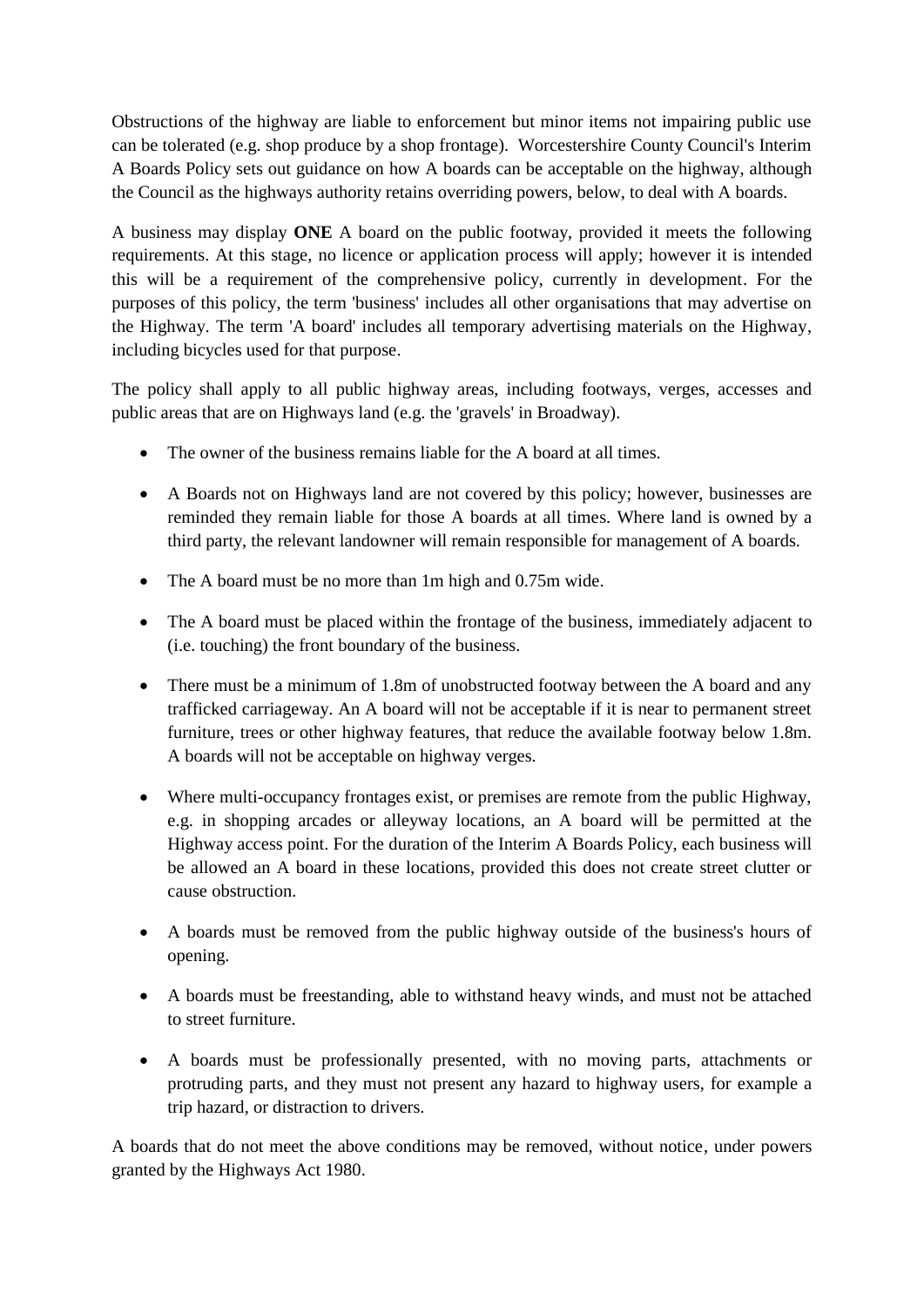Additionally, where an A board meets the above conditions but is considered to be causing an obstruction or nuisance to highway users, Worcestershire County Council reserves the right to remove the item(s) concerned.

Worcestershire County Council will not be responsible for storage of A boards for longer than one week after removal.

Figure 1 below provides an example of compliant A boards in Worcester.



Fig. 1 – A boards on The Cross, Worcester. Appropriately sited with enough clear pedestrian footway.

#### **4. MANAGEMENT AND ENFORCEMENT**

Management and enforcement of this policy will be undertaken by Worcestershire County Council officers. Management and enforcement will be proportionate and appropriate to the individual circumstances.

- A boards will be inspected by Worcestershire County Council officers, and owners of non-compliant A boards will be notified. These boards may be subject to removal.
- Members of the public can use the 'Report' function on the Worcestershire County Council website to draw the Council's attention to A boards that may require investigation to ensure compliance with the policy.
- The public and business communities should continue to work alongside Worcestershire County Council elected members to ensure compliance. City, Borough and District Councils, market and town centre managers, and other relevant officers should continue to work with Worcestershire County Council to manage their local areas.